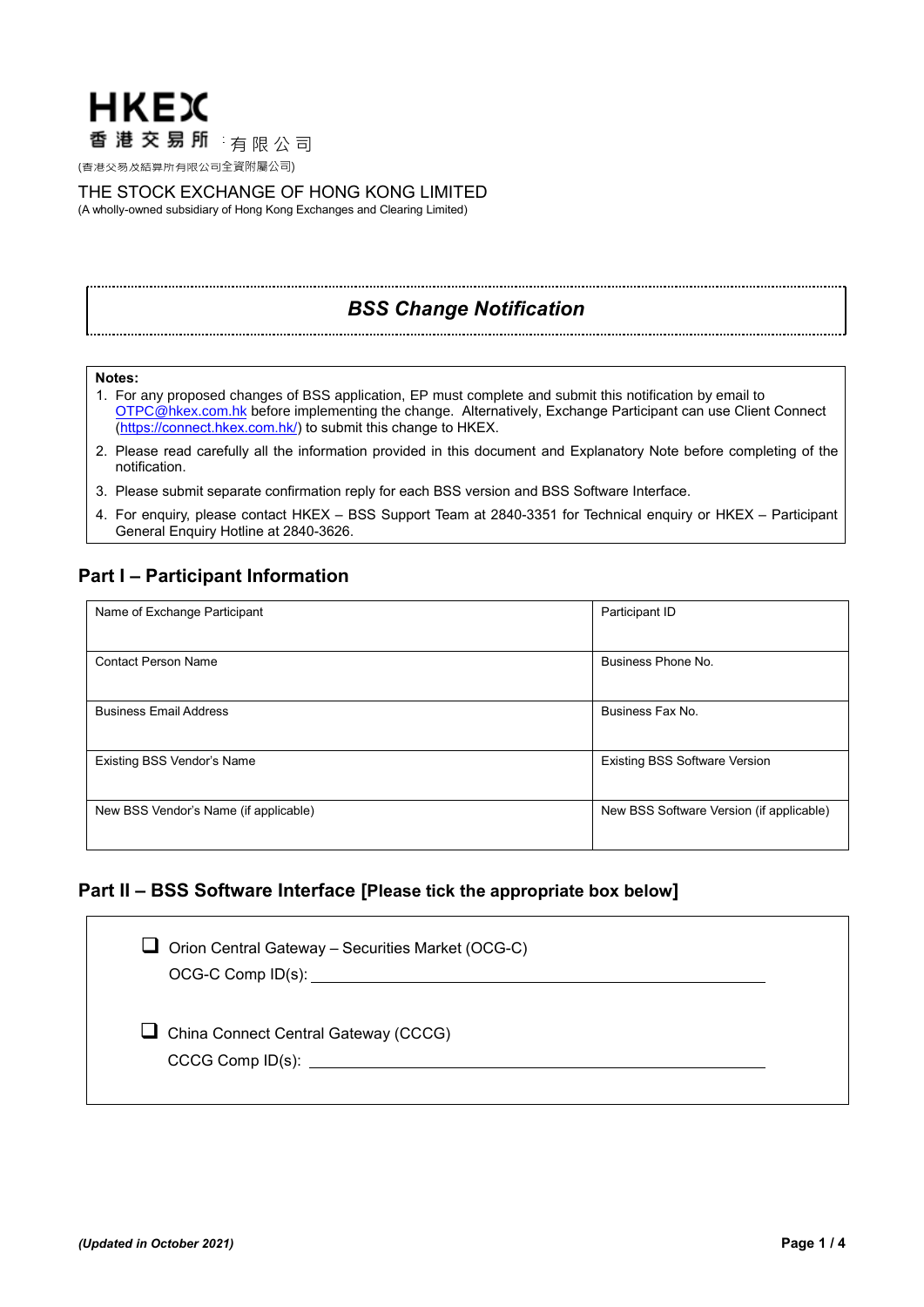Name of Exchange Participant : \_\_\_\_\_\_\_\_\_\_\_\_\_\_\_\_\_\_\_\_\_\_\_\_\_\_\_\_\_\_\_

# **Part III – Change Details** *(please complete Sections A to D)*

| <b>Section A</b> | High level description on the purposed change (please also attach a copy of the<br><b>Change Design Document, if available) :</b> |  |  |
|------------------|-----------------------------------------------------------------------------------------------------------------------------------|--|--|
|                  |                                                                                                                                   |  |  |
|                  |                                                                                                                                   |  |  |
|                  |                                                                                                                                   |  |  |
|                  |                                                                                                                                   |  |  |
|                  |                                                                                                                                   |  |  |
|                  |                                                                                                                                   |  |  |
|                  |                                                                                                                                   |  |  |
|                  |                                                                                                                                   |  |  |
|                  |                                                                                                                                   |  |  |
| <b>Section B</b> | Reason(s) for the purposed change :                                                                                               |  |  |
|                  |                                                                                                                                   |  |  |
|                  |                                                                                                                                   |  |  |
|                  |                                                                                                                                   |  |  |
|                  |                                                                                                                                   |  |  |
|                  |                                                                                                                                   |  |  |
|                  |                                                                                                                                   |  |  |
|                  |                                                                                                                                   |  |  |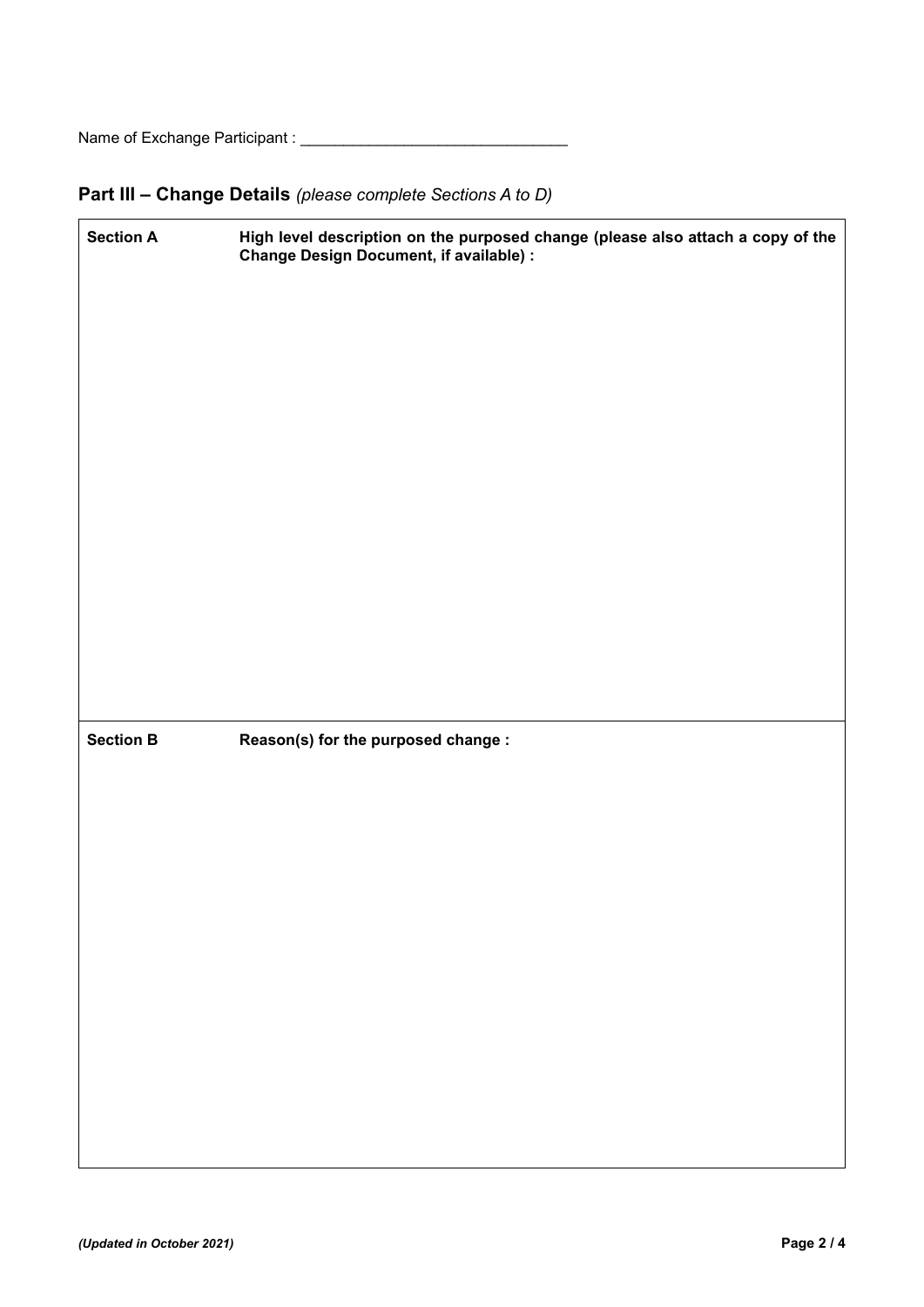Name of Exchange Participant : \_\_\_\_\_\_\_\_\_\_\_\_\_\_\_\_\_\_\_\_\_\_\_\_\_\_\_\_\_\_\_

| <b>Section C</b> | Estimated development effort by in house developer / external vendor for the Change :                                        |  |  |
|------------------|------------------------------------------------------------------------------------------------------------------------------|--|--|
|                  | Number of Man-days:                                                                                                          |  |  |
|                  |                                                                                                                              |  |  |
| <b>Section D</b> | <b>Proposed Implementation Schedule (tentative only):</b>                                                                    |  |  |
|                  | Estimated completion date of the development:<br>Estimated number of days required to perform the End-to-End Test:<br>dav(s) |  |  |

*By signing below, we consent to the processing of personal data in accordance with the Privacy Policy Statement included in this form.*

| Signature: | Date:     |
|------------|-----------|
|            |           |
| Name:      | Position: |

|    | <b>For HKEX Internal Use</b><br>(To be completed by HKEX - BSS Support Team) |              |                                                                            |  |  |  |  |
|----|------------------------------------------------------------------------------|--------------|----------------------------------------------------------------------------|--|--|--|--|
| 1. | Testing Device:                                                              | $\Box$ OCG-C | $\Box$ CCCG                                                                |  |  |  |  |
| 2. | Testing Requirement(s):                                                      |              |                                                                            |  |  |  |  |
|    | $\Box$ Simulator Test                                                        |              |                                                                            |  |  |  |  |
|    | $\Box$ End-to-End Test                                                       |              |                                                                            |  |  |  |  |
|    | Rollout Test on Weekend                                                      |              |                                                                            |  |  |  |  |
| 3. | Other Requirements (if any):                                                 |              |                                                                            |  |  |  |  |
|    |                                                                              |              |                                                                            |  |  |  |  |
|    |                                                                              |              | Date :<br><u> 1989 - Johann Harry Barn, mars ar breist fan de Fryske k</u> |  |  |  |  |